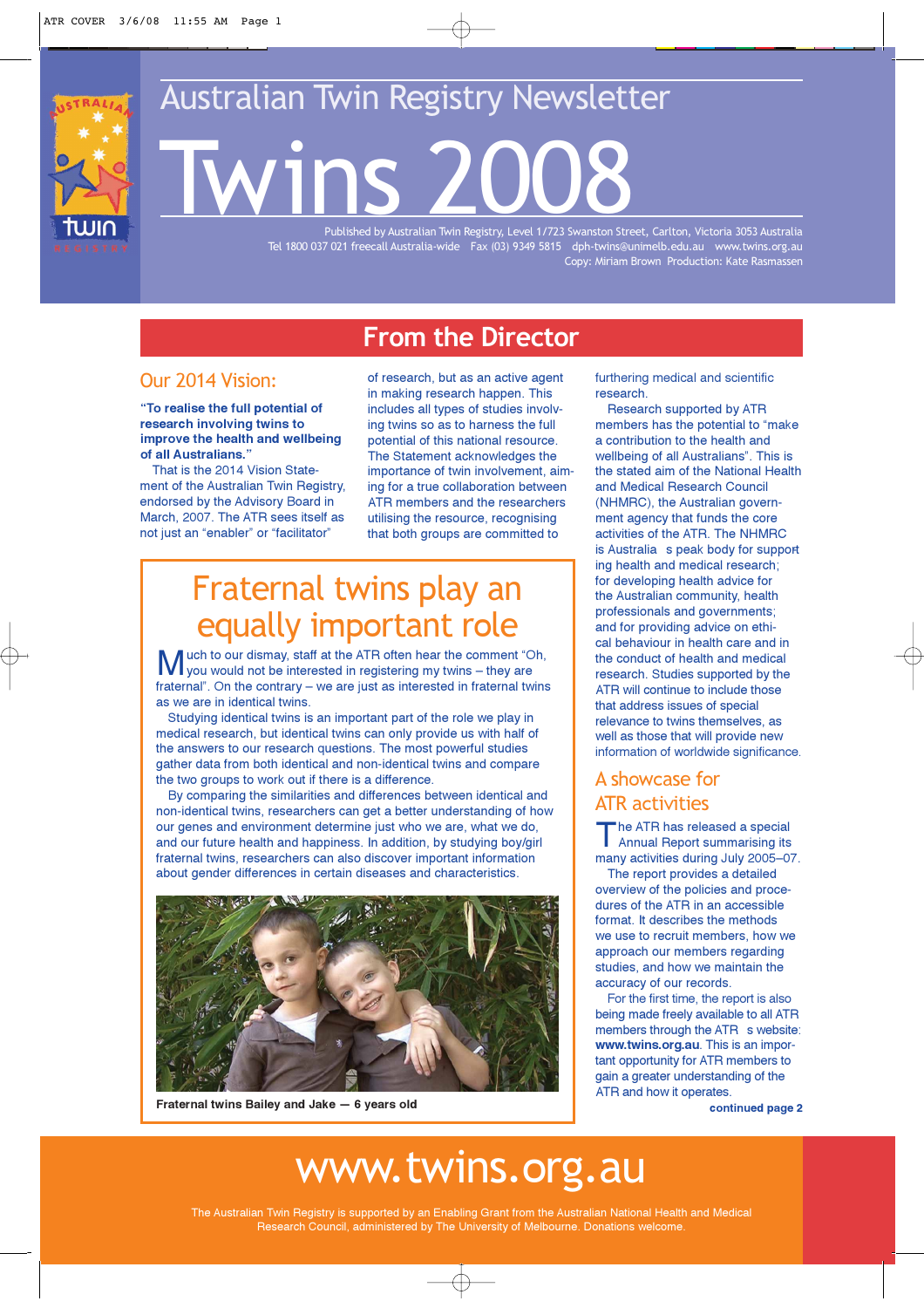### AMBA news

### **The ATR enjoys a close relationship with the Australian Multiple Birth Association (AMBA)**

◈

### Check out AMBA's shop

AMBA now has an online store providing an indispensable resource for all multiple birth families.

Not only are the products recommended by "those who know" and provided at discounted prices,

a portion of every sale goes back to AMBA's clubs and national body to help provide services to multiple birth families.

The online store includes a Gift Registry, New Twin and Triplet Family checklists, monthly specials. There are further discounts when you purchase two or more of the same item.

See the store at **www.store.amba.org.au**





### Web Wonders!

The Australian Multiple Birth Association's online Community Forum is going strong, with more than 2,000 members and 100 message boards to choose from.

Topics covered include "Being Twins, Triplets and More" and "Pregnancy and Parenting of Multiple Birth Children". Even if you prefer to "lurk" rather than chat online, there are more than 10,000 posts to read!

Visit today – it's free and has lots to offer: **www.forum.amba.org.au**



### Magazine thrives

AMBA's Free Bi-Annual Magazine for members now has a celebrity multiple birth parent panel, including Kim Watkins, Chris Reason, Richard Clapton and Peter Beattie!

Andrew Greenfield, a child psychologist and identical twin, has also joined the editorial team answering the concerns of AMBA members and their children.

⊕

### **From the Director (continued from page 1)**

### Ethically sound

**The NHMRC has published a National Statement on Ethical Conduct in Human Research.** 

The statement emphasises each institutions' responsibilities for the quality, safety and ethical acceptability of research that they sponsor or permit to be carried out under their auspices". This statement includes those institutions whose "employees, resources and facilities are involved in research".

The ATR is invested with responsibility under these guidelines to monitor the ethical conduct of its own activities, and the activities of research projects that we approach our members to be involved in. This is a responsibility we take very seriously.

In 2007, the ATR was awarded University of Melbourne Human Research Ethics Committee (HREC) approval for the "Program of Work" that we supply to researchers. This covers all of our operational policy and procedures, from the discussion and approval of a project to the way we invite twin members to participate and the way we report to our key stakeholders and the NHMRC regarding our progress. The document outlining our Program of Work is available on the ATR website at: **www.twins.org.au**

### Even a "NO" is important to us!

The ATR has had a busy year inviting more<br>than 25,000 twins to participate in a range of studies.

Each invitation is accompanied by a Response Form and Reply Paid envelope so that our members can indicate whether or not they wish to participate.

It is always wonderful to receive positive responses, but did you know it's equally important you let us know when you are not interested in joining the study?

A "No" response confirms that you have received the information and have made a decision regarding your involvement.

The Response Form also allows us to keep up to date with your contact details.

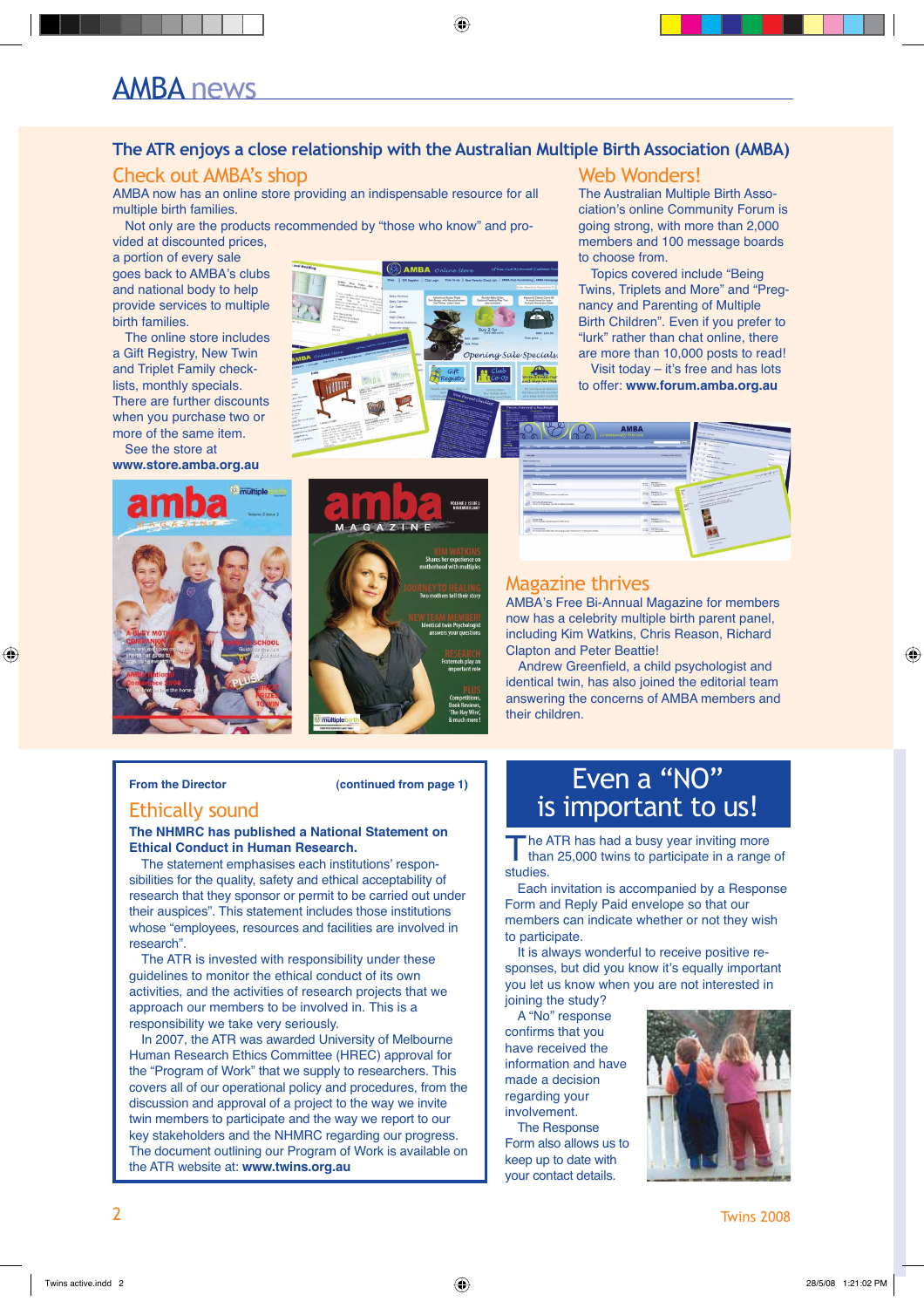## Are you asking me if we had SEX to conceive

◈

Most parents of twins will be famil-iar with this question. Now your responses to this sensitive subject are being studied.

Drs Ruth Morley and Supriya Raj, who run the ATR's Mothers and Twin Children, or **match** project, recently mailed a survey to find out if the parents of twins and multiples are prepared to tell researchers, health professionals, family, friends or their children how they conceived their babies.

In collaboration with the Australian Multiple Birth Association, 1,600 questionnaires were sent to Victorian families, who were encouraged to respond anonymously. Participants were asked how their twins were conceived

and to whom they would disclose this information. Detailed comments were also invited.

Altogether 975 (or 61%) of questionnaires were returned.

### How many used Assisted Reproductive Technology (ART)?

Of the 975 respondents, 40% used some form of medical intervention to conceive their twins or multiples. These included IVF, Intracystoplasmic Sperm Injection (ICSI), ovarian stimulation, Gamete Intrafallopian Transfer (GIFT), donor eggs and donor sperm.

So how many parents would disclose their method of conception and to whom?



## our twins?

Of those couples who had used ART to conceive, almost all were willing to tell their twin children, close family members and medical practitioners.

Interestingly, friends were the group least likely to be told (15% of couples said they would not confide in friends).

Overall, those conceiving by GIFT were the least likely to divulge this information.

Comments returned with the questionnaire revealed the depth of feeling among parents of twins around questions regarding conception. Respondents who had conceived their twins spontaneously, as well as those who

needed help, felt that this was offensive and an invasion of their privacy. Many felt that there was a general perception that multiples are a "side effect" of fertility treatment.

Some who had conceived their twins with assistance were reluctant to disclose this because it made them feel inadequate.

The majority of respondents were happy to discuss their twin babies' conception, but it is clear that the general public need to be made aware that some parents of twins or multiples will be offended by being asked how they conceived, or if they were "natural".

To find out more about the match project go to: http://www.twins.org.au/match.html

◈

## Pap test histories key to cervical cancer

Many more female twin pairs are<br>
Maneeded to help the CECAGEEN study unlock the key to HPV and cervical cancer. Note: No additional Pap test is required!

As reported in the last Twins Newsletter, researchers at the Royal Women's Hospital in Melbourne are seeking the involvement of female twins over 30 who have had Pap screens within the past 10 years.

The study, researching the link between human papillomavirus, or HPV, and cervical cancer, began recruiting in 2007 and is now set to ramp up.

**Participation is remarkably easy.** Each time a woman has a

Pap smear, her sample is put on a microscope slide and analysed by a scientist for signs of cell changes. The results of this analysis are provided to the woman's GP and are also recorded at the state-based Cervical Cytology Registry where the slide is stored. This allows each

woman's Pap smear history and previous Pap smear samples to be built up over time as valuable asset for researchers.

Researchers are initially asking women for permission to access the

participant does not have to do anything beyond provide their permission for the Cervical Cytology Registry to release their file to the researchers. No new tests required Some women have reported being reluctant to join the study because they believed they would be asked to have additional Pap smears. This is not the case. The researchers only want to access

paper-based historical record from the **Cervical Cytology** Registry in their state. At this stage, the

You do not have to have another Pap smear in order to take part in this study!

the existing Pap smear history and samples.

The scope of this study is huge – the researchers are looking for a very large pool of women to participate in order to gain a clear picture

> of the effects of lifestyle and genetic factors on a woman's risk of developing cervical cancer. Here at the ATR we are

inviting every female twin member to consider being part of the study. Unfortunately, not every twin pair has registered with us, and we need many more volunteers to make the study a success.

**If you know of any twin pairs who are not on the Australian Twin Registry, but who may be interested in participating, please contact us on Freecall 1800 037 021.**

Twins 2008  $\sim$  3  $\sim$  3  $\sim$  3  $\sim$  3  $\sim$  3  $\sim$  3  $\sim$  3  $\sim$  3  $\sim$  3  $\sim$  3  $\sim$  3  $\sim$  3  $\sim$  3  $\sim$  3  $\sim$  3  $\sim$  3  $\sim$  3  $\sim$  3  $\sim$  3  $\sim$  3  $\sim$  3  $\sim$  3  $\sim$  3  $\sim$  3  $\sim$  3  $\sim$  3  $\sim$  3  $\sim$  3  $\sim$  3  $\sim$  3

⊕

Twins active.indd  $3$  28/5/08 1:21:03 PM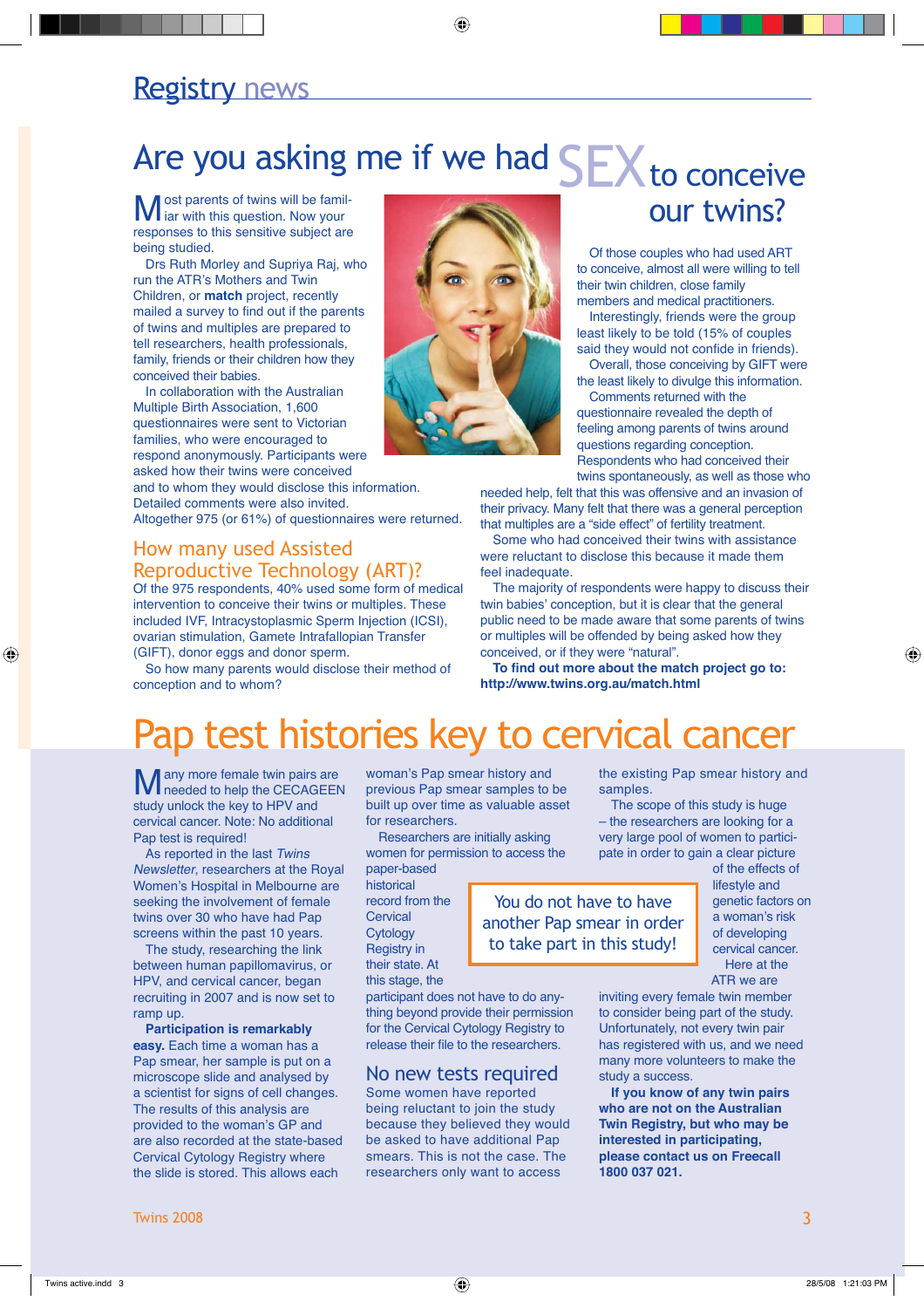## Strong bones?





**Structure of bone**

◈

 $\sum$  an calcium supplements<br>
help build better bones? Researchers at the Australian Catholic University School of Exercise Science are working with a group of young identical twin girls to find out.

 $\bigcirc$ 

The girls, aged between nine and 12 years, have recently completed Phase 2 of the study (six months after the initial data collection) which involved a repeat bone scan of their lower leg and wrist using the latest 3-D bone scanner – a Peripheral Quantitative Computerised Tomography (pQCT) device.

Throughout the study, one twin will take a calcium supplement tablet while the other twin will take a placebo (a fake tablet that looks

exactly the same as the calcium tablet). The twins take these tablets each day, being careful not to mix the tablets up!

After 12 months they will repeat the bone scan to see if there are any differences in their bones compared to their first scan and to each other.

Results from the study are expected to reveal if calcium supplements increase bone health. leading to stronger bones.

This is an important study for parents and teenagers as it may provide insight into the best ways to help our daughters attain good bone health.

The study is undertaken in collaboration with USANA Health Sciences Inc.



**ATR member Kelsey kicking back during a pQCT scan of her lower leg**



**ATR member Abbie lending a hand during a pQCT scan of her wrist**

## Twins teach us about seizures and epilepsy

or 20 years, researchers at the Epilepsy Research Centre, University of Melbourne at Austin Health, have been studying twin pairs in which one or both have had a seizure, epilepsy, or a history of convulsions with a fever when young. The research group now has more than 550 twin pairs enrolled in the study.

The researchers have found that twins do not have a greater chance of having epilepsy than the general population. The twin studies have also helped discover:

- which types of epilepsy have an inherited component,
- new forms of inherited epilepsy,
- the importance of non-inherited factors in some epilepsies, and
- using the insights provided by twin studies, new genes for epilepsies.

For epilepsies with a major inherited component, if an identical twin has epilepsy there is a 70% chance that their twin will too. An important question that

follows is: why is only one twin affected in 30% of the pairs? The answer is not yet known, but it is hoped that by carefully studying identical twin pairs in which one has epilepsy and the other does not, that answers will be found.

For example, by comparing the brain images of twins with seizures with those of their twin, the research team is investigating whether subtle differences in brain structure may explain why only one twin has had seizures.

Working in collaboration with the Brain Research Institute, the researchers have also analysed MRI brain scans of healthy identical twins. Findings have shown that the brains of identical twins are much more similar than the brains of non-twin individuals.

The Centre continues to seek the involvement of twin pairs in which one or both have had a seizure, epilepsy or a history of convulsions with a fever when young. Further information is available at **www.epilepsyresearch.org.au**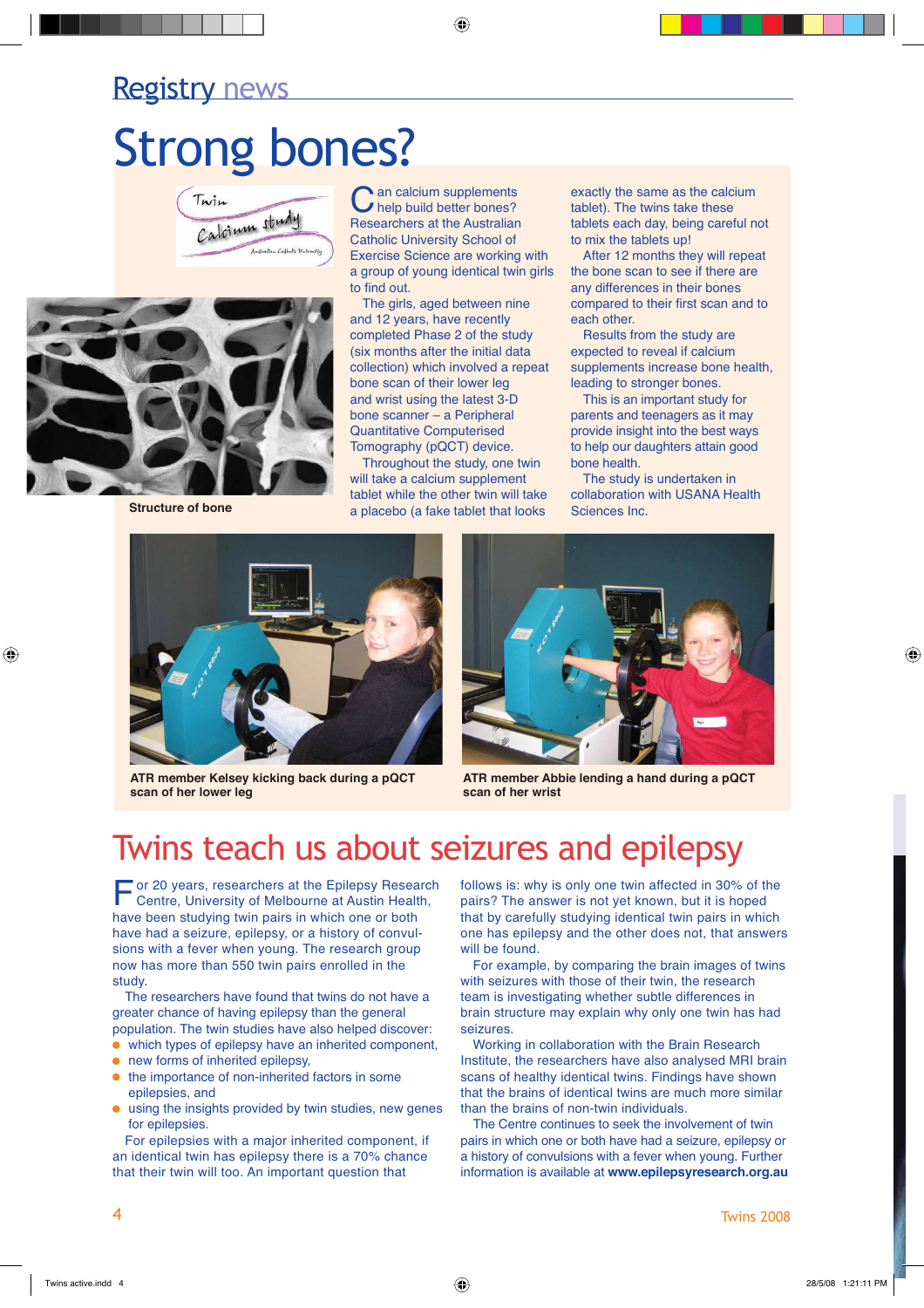### **People**

### Twin experience pulls life into FOCUS

◈

Karen Thorpe, Professor in Early Childhood Development at the Queensland University of Technology, shares her insights into twins, the transition to school and her own early plans to be a princess!

After almost 20 years observing and interviewing twin children, their parents and teachers, Professor Karen Thorpe says it's the passion of the relationship between twins that is most memorable.

'Positive or negative, having a sibling the same age intensifies your experience of growing up,' she says.

It is this intensity that makes studying twins and their families so valuable to the Professor and her team. Interviewing and observing twin children and their families has given them a magnified view of human development.

Readers might relate to the tale of one little boy who quietly confided to Karen that he spent all his pocket money on sweets, while his brother ate them all!

Karen recalls with a laugh her own childhood ambitions. 'I wanted to be a mother, a teacher, and a princess!' She can tick the first two off her list but is not sure that her job quite cuts it in the princess-stakes.

Her career in research beckoned from her first year of undergraduate study. 'I loved the practical lessons,



**QUT researcher Karen Thorpe**

but found myself asking questions and wanting to find out more. I always knew I wanted to work with children and families, so I soon found my niche in research.'

Karen's first study drew on existing data on maternal depression and its connection to the age and spacing of children, but she soon was out talking to families and collecting her own data.

Karen credits Michael Rutter, a Children's and Adolescent Psychiatrist whom she worked with in England, for showing her how twin studies can be invaluable not just for genetic research but

also for developmental research. Her initial studies of maternal depression and children's language development led logically into studies of children's social development. Today she and her team focus on children's transition to school and the factors that affect their success.

While she has not finalised her latest research, she can say there are no hard and fast rules on the perennial question of whether or not to separate twins when they start school.

'It's the relationship between the twin pair that makes the difference,' she says. 'Some twins are better off separated; others use their twin as a resource and they can function extremely well together.'

She does stress that transition to school is about more than just the first weeks or year of school. As such, separating twins into different classrooms may be best achieved when it is staged over two or even three years.

Clues to **GROWING PAINS**

Growing pains are a very real experience for many children. Some estimate that more than a third of children will experience growing pains in their legs, usually late in the day or at night and often after vigorous exercise.

Episodes of pain usually stop within an hour or two but may be severe enough to wake the child and cause crying, creating significant distress for the child and their family.

Even though it affects many children, it is not a long-term condition and little is known about the cause of growing pains. In fact, many believe that the name 'growing pains' is a misnomer as the condition does not appear to be directly related to growth.

One notable feature of growing pains is how it tends to run in

families. As many as 70% of children with growing pains have a family history of the condition. This raises the possibility that growing pains is a genetically influenced disorder.

Researchers at the Paediatric Pain Research Unit at Sydney Children's Hospital investigated this idea using a New South Wales wide-survey of twins aged three to 12 years.

Over 60 pairs of twins, in which at least one was affected by growing pains, participated in the study. The results of the research are yet to be finalised, but the evidence indicates that there is a genetic component to growing pains, at least partially addressing the question of what causes the disorder.

Watch for more details in future issues of the Twins newsletter.

Twins 2008  $\overline{\phantom{0}}$  5  $\overline{\phantom{0}}$  5  $\overline{\phantom{0}}$  5  $\overline{\phantom{0}}$  5  $\overline{\phantom{0}}$  5  $\overline{\phantom{0}}$  5  $\overline{\phantom{0}}$  5  $\overline{\phantom{0}}$  5  $\overline{\phantom{0}}$  5  $\overline{\phantom{0}}$  5  $\overline{\phantom{0}}$  5  $\overline{\phantom{0}}$  5  $\overline{\phantom{0}}$  5  $\overline{\phantom{0}}$  5  $\overline{\phantom{0}}$  5

◈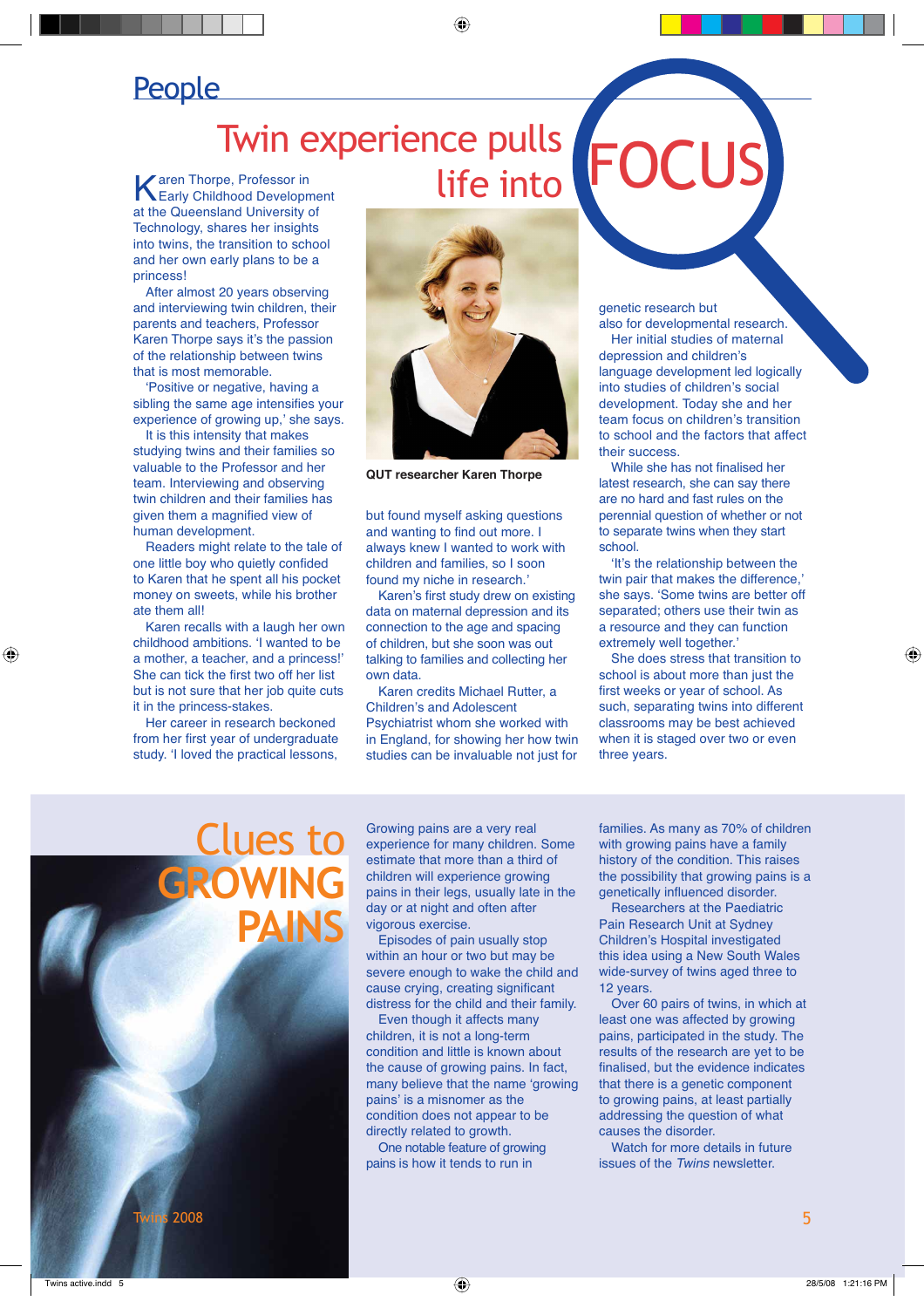## Myth busted!

The team at the Centre for Eye<br>Research Australia have busted a big myth about reading in the dark or reading "too much". It seems neither activity is going to make you shortsighted, as much as your mother might have warned you!

These and other findings have emerged from the ongoing Genes in Myopia (or GEM) twin study conducted at the Royal Victorian Eye and Ear Hospital, Centre for Eye Research Australia, over the past four years. So far more than 600 twin pairs have been recruited for the study through the ATR.

For the record, the GEM twin study has shown that our genes explain

up to 80% of myopia, or shortsightedness.

◈

The GEM study investigated the links between personality, behaviour and myopia and found that the popularly held belief that short sightedness is mainly due to reading in the dark or excessive reading is not entirely true.

Their hunch is that a missing link in the relationship between behavioural factors and myopia may be explained through the study of intelligence.

They are hoping to explore the role of intelligence in myopia with collaborators at the Brain Sciences Institute at Swinburne University in Melbourne.

## **SUPER TOOTH S**



**Did someone say cheese? Junior team members on the case.**

### **Research results:**

he ATR receives many calls from twins and their families who are naturally curious about the results of the research they have participated in. It is very reassuring for them to hear that their involvement has had some sort of tangible benefit.

Research can be a painstakingly slow process. Each study is like a single piece of a large jigsaw puzzle – the results from each study often adds only a small part to the overall picture. It can take years of work to find answers to the questions that researchers are asking about specific diseases and traits in the population.

So why does it take so long for us to see the full picture? Let's consider the life cycle of a typical research study.

The initial stage of a twin research project run in conjunction with the ATR begins with an Expression of Interest – this is where researchers have an idea for a scientific question, and start working out ways to get an answer. These scientific questions need to be very precise and defined so that the researchers know exactly what they are looking for.

The ATR works closely with researchers during this phase; sharing examples of other studies conducted in the same area, brainstorming options for recruitment and selection of twins and writing detailed research plans to make sure everyone's thinking on the same level. We also put researchers in touch with others in the field who work on similar issues.

## Slowly but surely the

The ATR reviews the final plan using independent experts in the area to make sure the research will be of benefit to the scientific community.

Once the research plan is formulated, the ATR and researchers develop a letter inviting twins to participate. This is an important step, as we need to make sure that our members fully understand what is being asked of them – we may only have one chance to introduce a new study to the twins and if they are confused by our letter, or the study seems too much trouble, they may choose not to participate.

The research documents and plans are then assessed by a Human Research Ethics Committee. These committees are set up in each hospital and university, and give the final and essential approval for studies to start. Often the Ethics Committee will require changes to the plans or documents. (It is the Committees' role to act on behalf of research participants to ensure that all studies are ethically sound and safe, and will not adversely affect the participant, and if this means that the research is delayed then so be it!) Research involving people cannot under any circumstances proceed until the relevant Ethics Committee has approved the study.

The next stage is when twins themselves get involved! The ATR sends out

# letters describing the new study and twins

decide if they want to be involved or not and send back a response form indicating their choice. Responses are received by the ATR and we record whether or not the twin/s (or the parents for studies where the twins are under 18) want to be involved. If both twins are interested in being involved in the study, we then send a copy of the response forms to the researchers. The researchers then organise interviews and/or appointments with the participants so that data collection can begin.

◈

And you thought that was a lengthy process? Now comes the time consuming bit – data collection. Naturally the time it takes to complete data collection depends enormously on the number of participants involved and the type and amount of information to be collected. For example, some of our researchers want to talk with only a handful of twin pairs (maybe a few hundred or so) but others want to involve thousands of pairs – this is often because the question that the researchers are trying to answer is difficult and requires the input of many participants in order to get a clear picture of the answer.

The type of information collected also varies – some studies simply involve a single questionnaire, for example, the recent study we ran on Folate During Twin Pregnancies asked a set of

 $\overline{\phantom{a}}$  5  $\overline{\phantom{a}}$  Twins 2008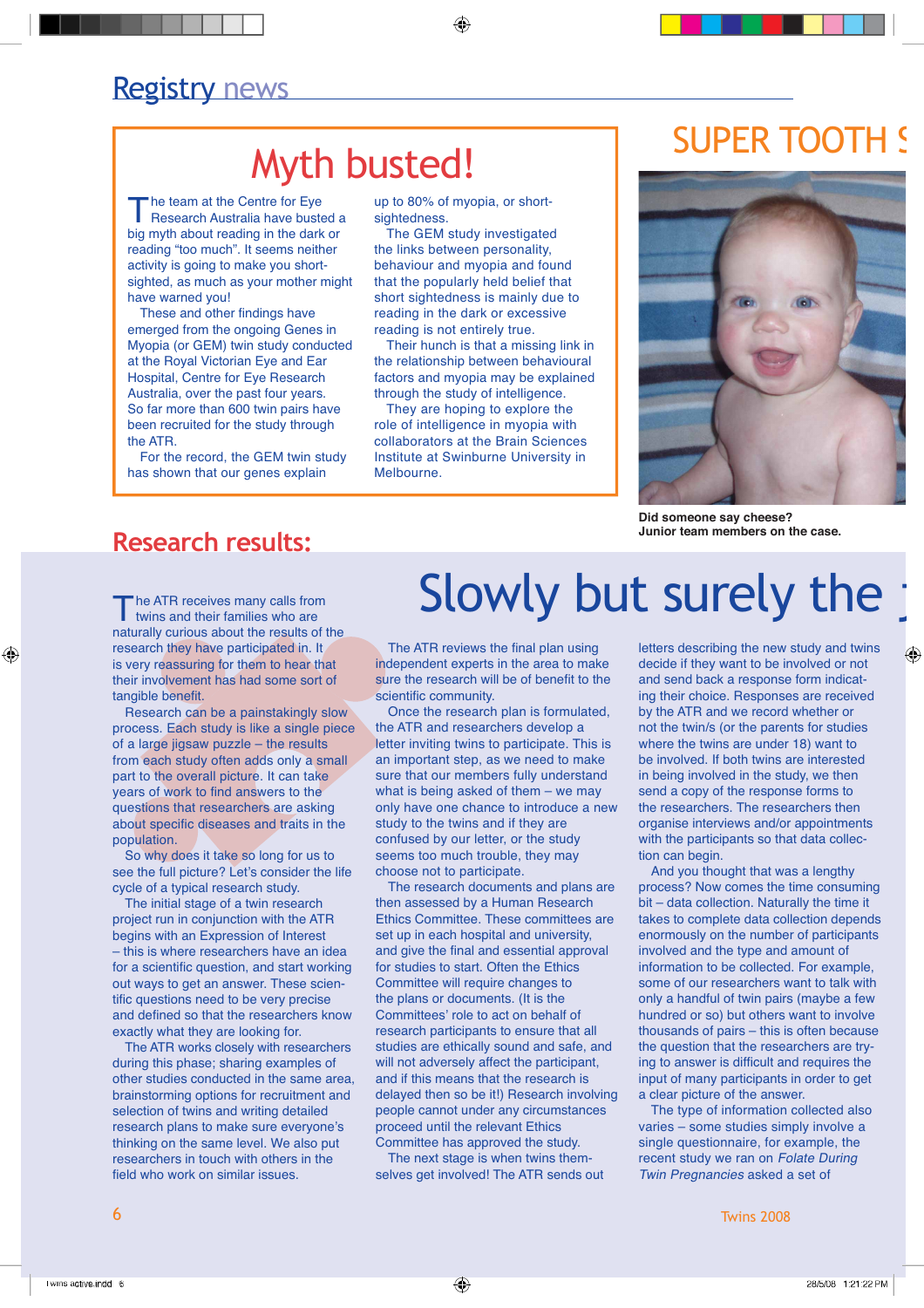## SLEUTHS AND THE MYSTERY OF TOOTH DECAY



ollowing a steady decline over the past 30 years, the number of Australian pre-schoolers with tooth decay is once again on the rise. It is now more important than ever to determine risk factors for tooth decay to enable the development of early prevention and intervention strategies.

◈

The ongoing Australia-wide study, Tooth Emergence and Oral Health in Twins and Their Families, has produced some interesting discoveries about babies' and toddlers' oral health, in particular their susceptibility to tooth decay.

One important risk factor is the relationship between the emergence of the baby teeth and appearance of a bacteria called Mutans streptococci, or MS, in the mouth of the child. This is the main bacteria responsible for tooth decay in humans.

Multiple birth families are helping to improve our understanding of this link by charting when their babies' teeth emerge, collecting regular oral swabs from all family members and completing questionnaires about their family's environment. This information is allowing the University of Adelaide research team, led by Professor Grant Townsend, to establish the contributions of a person's genes and their environment to the relationship between the timing of emergence of the baby teeth and appearance of the MS bacteria in the mouth.

Initial findings indicate that differences between individuals in the timing of tooth emergence and colonisation with MS are mostly due to differences in their genes. This finding may lead to early identification of young children who are more susceptible to tooth decay.

Professor Townsend expressed "A big thanks to all our families for their fabulous work as dental detectives helping us to answer the question: 'Why are Aussie kids still getting tooth decay?'"

## jigsaw takes shape

questions over the phone. Other studies are much more detailed, for example the Tooth Emergence Study, which involves data collection over a number of months while the twins' teeth are coming through. The Transition to School Study asked a set of questions before the twins started school, some questions after they started school, and a few more questions a year later. The twins' teachers were also involved, and the twins themselves did sticker activity sheets, with some twins also taking part in a videotaped session while playing with their friends.

◈

Other studies (usually involving adults) ask for blood tests or scans and measurements. Overall this data collection period can span months or even years.

After the data collection is completed, statisticians are brought in to check the data, analyse patterns and work out ways to interpret the huge amount of evidence collected. The researchers then collaborate with each other and with other scientists internationally to determine what story the information is telling them. This can confirm what the researchers were expecting the data to show, or present a totally different outcome to what they were expecting.

Once the data is understood, researchers write scientific articles ex-

Twins 2008 **7 The Contract of Contract Contract of Contract Contract Contract Contract Contract Contract Contract Contract Contract Contract Contract Contract Contract Contract Contract Contract Contract Contract Contrac** 

plaining the data which are published in scientific journals - these journal publications are collections of articles in one particular field of work, such as cancer research, or diabetes. This is a vital part of the scientific process as it allows other researchers with expertise in that area to scrutinise and challenge the data and results.

Often different groups of researchers work on similar projects and each different project can yield alternative ideas regarding the answer to the scientific questions posed. This process can sometimes seem repetitive, but it is the fundamental basis of the development of the theory of science – that studies and results are repeatable and can be verified by other groups.

Journals also provide the ability for researchers to collate all the information on a particular area, to determine where the gaps in understanding are, and therefore determine the next research questions that need to be asked. And because each new result often adds only a small piece to the overall "jigsaw puzzle" of a disease, the research questions often build on each other to eventually form the big picture.

As you can see, in research at least – all good things take time!

Take, for example, one of our current projects: the Genetics of Cannabis Use

and Mental Health in Australia Study. It is a telephone interview-based study conducted by the Queensland Institute for Medical Research in conjunction with Washington University and targets twins born between 1972 and 1979. Initial work with the ATR on developing this study began in early 2005 and letters inviting the first set of participants started being delivered in October 2006. The study is looking for over 8,000 participants, and recruitment will be ongoing until they reach this target – on current projections this will be sometime in 2009.

Understandably it will be years before the collection of data for this study is completed and results start to be interpreted and written up. Research into cannabis use is not new; recently results were posted from a similar study in the UK, emphasising the necessity of being able to reproduce studies to confirm results.

Scientific research is far from a straightforward process. It involves many twists and turns before it reaches conclusions that, hopefully, will have far reaching implications. By participating in this research, our members play an integral part in the development of many groundbreaking studies which contribute to the health and wellbeing of the whole population. Rest assured that one day the results of your contribution will be analysed, reported and maybe even save lives – it just might take a little longer than you expected!

◈

 $\bigcirc$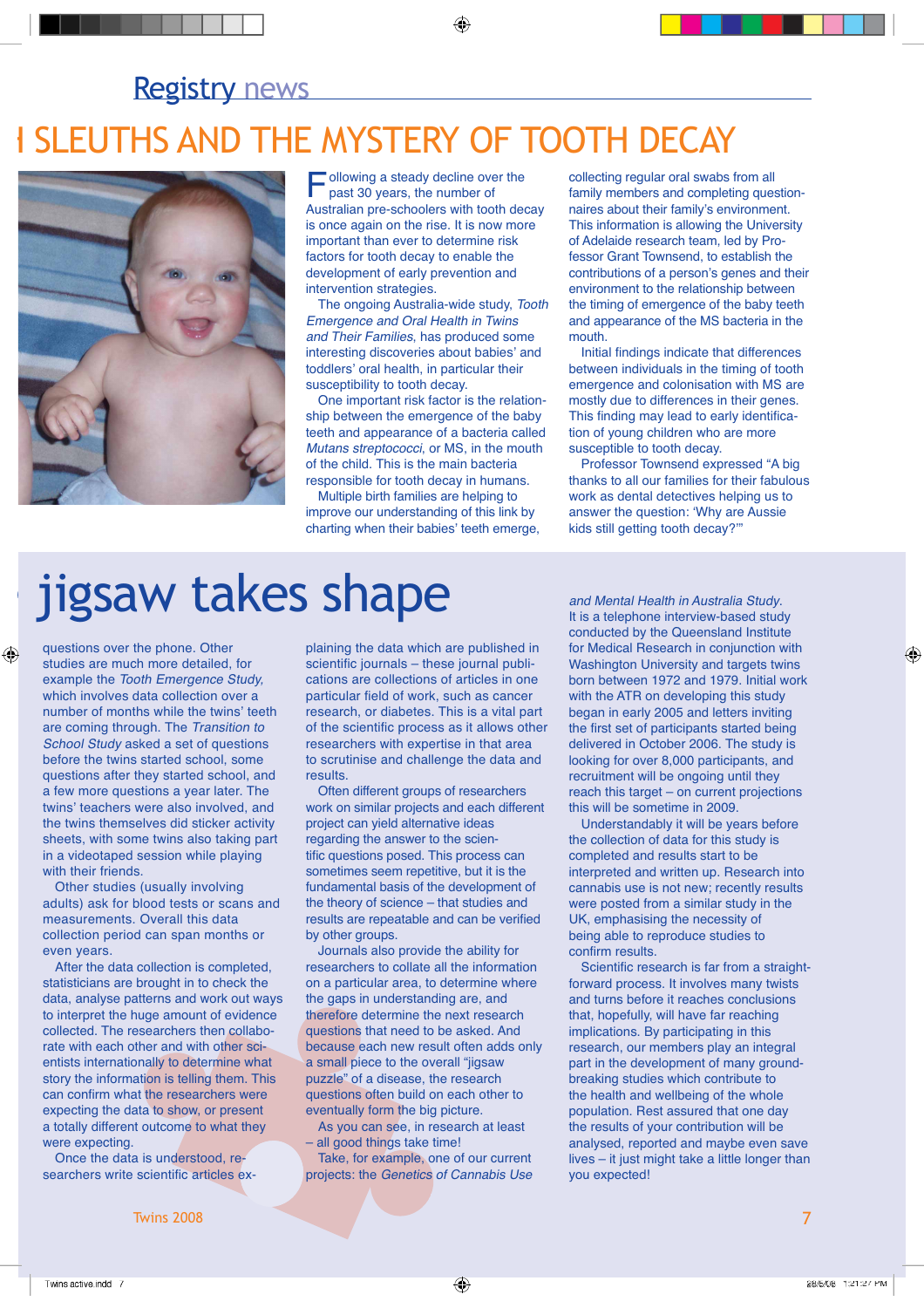## Join our new Media Mailing List

 $\bigcirc$ 

The ATR is often contacted by casting agents looking for twins to **appear in commercials and other productions.** 

While we are usually able to help them, it can be time consuming to contact potential participants by phone to gauge their interest, and our commitment to research must come first.

That's why we've started an email list for those twins (and twin families) who are interested in hearing about media opportunities. Now, when we are approached by the media, we simply circulate the details of their request via the email list, so that you and your twin can contact the agent directly if you are interested.

Usually agents are very specific about the age and gender of twins they are searching for, and often they will ask to see photos.

As always, all contact information provided to the ATR remains confidential – we will not pass on your email address to an agency.

If you and your twin are interested, please email us at **dph-twins@ unimelb.edu.au** and ask to be placed on the Media Mailing List.

Arguably the biggest twin TV event of 2007 was the "Two of a Kind" episode of Insight which screened on SBS in mid-September. The ATR helped the show's producers recruit identical and fraternal twins of all ages from around the country to discuss the nature of twinship and the problems and advantages they experienced being one of a pair.

Twins also appeared in a special episode of Ready, Steady, Cook! which aired in mid-May. Sisters Kathy and Karen were pitted against each other with some help from two celebrity chefs in a fast and furious attempt to out-wit and out-cook each other. The delightful cook-off was organised by the Australian Multiple Birth Association as part of their Multiple Birth Week celebrations.



**ATR members Kathy and Karen ham it up with their AMBA friends on the set of Ready, Steady, Cook! Photo courtesy Australian Multiple Birth Association.**

## Out and About

### AMBA meetings

ATR staff enjoyed meeting local groups at the New South Wales Australian Multiple Birth Association State Symposium in Wollongong in May, 2007. The meeting was also a great opportunity for us to encourage participation.

The ATR was also invited to present a session on genetics at the AMBA National Convention in November 2007, in Newcastle. This was an important opportunity for us to educate families and boost our support across Australia.

### GeneMappers 07

The ATR helped sponsor the GeneMappers 2007 conference in Brisbane last August, led by Associate Professor Peter Visscher, father of twins (see Twins 2005).

### NEW GROUP FORMS Twinless Twins

**A** ustralian Twinless Twins met<br>**A** for the first time in Sydney just before Christmas 2006, attracting participants from across the country, including Western Australia and Canberra.

Supporters from the Murraylands Twin Loss Group in South Australia also participated via conference call.

Invitations were circulated widely to anyone who had lost a twin, and the meeting was promoted through the Australian Twinless Twins e-list, NSW, and members of the former Lonesome Dove support group.

The new group met for dinner after a full-day workshop at the University of Sydney, where they explored twinless twinship issues in Australia.

"We found that while outreach to twins who have experienced twin loss can be difficult, it is often a relief when twinless twins contact and support each other," says the University's Chris Neff, a twinless twin who co-ordinated the event.

"As a result, the attendees agreed to work collectively as **Australian Twinless Twins**, with regional leadership and support. We hope to hold additional meetings across the country and have hosted several in New South Wales already."

For information, support or meeting opportunities, email **australiantwinlesstwins@gmail.com** or visit **www. australiantwinlesstwins.com**



**8** Twins 2008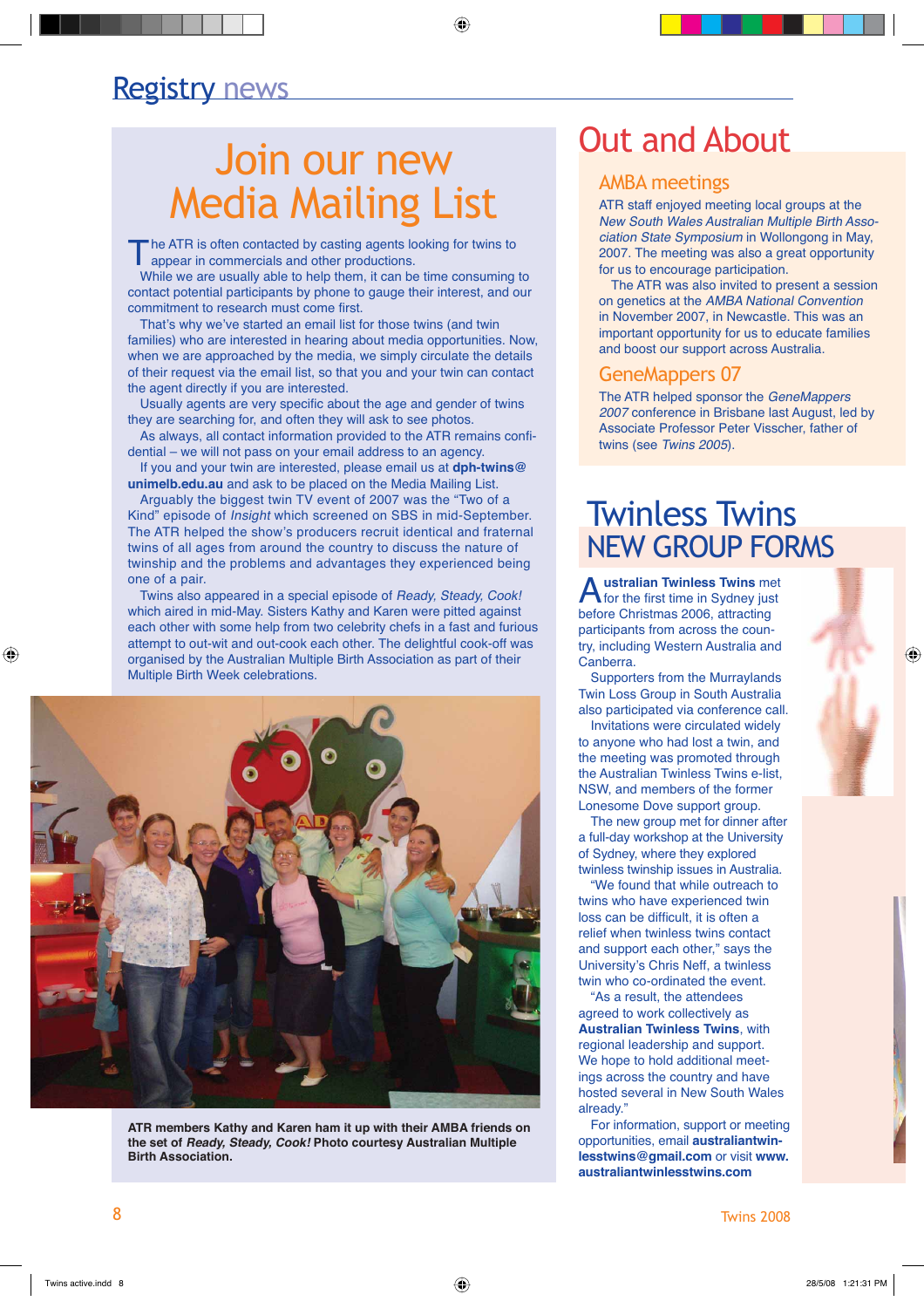### Twins and Child Health Research

Child health researchers met in Melbourne in April 2007 to learn more about the possibilities available to them through research involving twins. Convened by Drs Ruth Morley and Supriya Raj from the ATR (**match**), the workshop also aimed to inform researchers of the age ranges of twins on the Register and included discussion on the collection of baseline data as the twins grow up.

Topics ranged from twin studies and research design issues to data analysis and generalisations from twin studies. Also discussed was the development of speech, language and behaviour in twins.

### 12th International Congress on Twin studies

Australian researchers made a strong showing at the 12th International Congress on Twin Studies (ICTS) in Ghent, Belgium, in June 2007.

 $\bigcirc$ 

Dr Sue Treloar presented information about the number of times twins have been approached to participate in studies throughout their time as members of the Registry. She found that only about half of members under the age of nine had been approached for a study, but that twins were approached much more often as

they grew older. About 80% of twins aged between 19 and 60 years old had been approached to participate in one or more studies. Dr Treloar also found that participation dropped off after twins had been invited to participate in more than four or five studies.

Abstracts outlining scientific papers presented at the 12th International Congress on Twin Studies can be found via the journal Twin Research and Human Genetics at http://www. atypon-link.com/AAP/loi/twin (see volume 10, supplemental edition)

## ATR members hard at work!

Have the ATR and its members ever been busier? Last year we undertook active recruitment for **17** studies on a wide range of topics, including: Growing Pains; Brain Ageing; Calcium and Bones; Transition to School; Cervical Cancer; and Folate.

Our small team prepared **101** separate mail-outs, consisting of around **8,200** letters, and resulting in more than **4,900** responses by mail or phone.

This year, five new studies will be added to the 11 studies continuing from last year. The new studies examine: Autism; the Heritability of Reasoning Styles; Menopause and Bones; Diabetes and Dementia; and ADHD.

The Older Australian Twin Study, or OATS, has been recruiting in New South Wales, Queensland and Victoria

Sometimes twins think that, because they are no longer children, they are no longer useful to the ATR. Not so!

◈

throughout 2006 and 2007 and will be continuing this year. So far, 170 of 321 pairs aged 65 years or older, have agreed to participate and the researchers are hoping many more twins will put their hands

**What a pair of toothiepegs!**

Twins 2008 **9** 

up to contribute to this important area of research.

Alternatively, those born between 1972 and 1979 are eligible to participate in the Cannabis and Mental Health Study. This study is hoping to capture the experiences of twins Australia-wide, including those who have had experiences with cannabis and those who have not.

So far we have approached 6,260 individuals (3,130 pairs) and almost 2,500 individuals have agreed to participate. We are slowly making our way through the list of eligible pairs and will be approaching another 1,668 twins over the coming year.

ATR studies vary greatly in terms of what they require of participants. Some need twins with very specific conditions, such as atrial fibrillation, diabetes or epilepsy, while others simply need as many participants as possible who fit an age or gender criteria.

It is always much harder for us to recruit eligible twins for studies with very specific selection criteria. For instance, we have been recruiting for the Anti-Epileptic Medication and Bone Health Study since 2006, looking for twin pairs in which at least one twin is currently taking anti-epileptic medication. Of more than 3,500 pairs we have approached, so far only 41 pairs have joined the study.

> It is for this reason that we have included a flyer with this issue of Twins which calls for twins with these rare characteristics to contact us — this will greatly reduce the need to send multiple letters out to search for twins eligible for these important studies.

Adult twins and triplets are an essential part of the ATR community and provide an important contribution to twin research.

Despite continued high demand from researchers for adult twins, we find a smaller number of adult twins register every year compared to new registrations of junior twins.

If you know of any adult twins who are not registered with the ATR, please let them know about us – adult twins can join at any stage of life, regardless of any medical conditions they may have.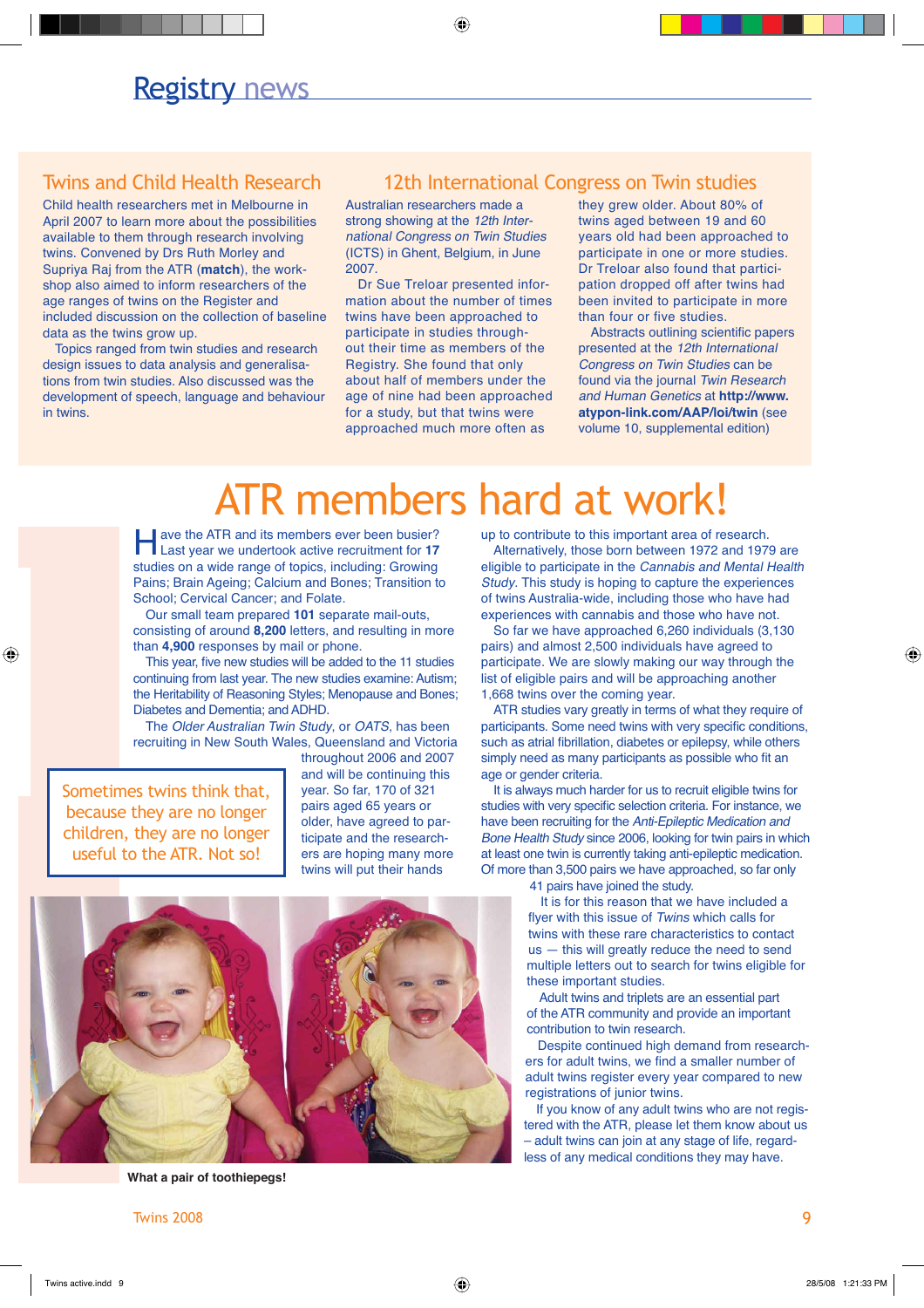## Latest results just a click away

A re you interested in finding out<br>A more about a research topic in which you have played a part? While the ATR always welcomes questions from its members, the internet is a great resource for up-to-the-minute information.

One of the best ways to stay up-to-date with current thought in a given field is to read the scientific articles that are published by researchers throughout the year.

When a researcher comes up with data and results that are meaningful, they write a paper to describe the study they have conducted and discuss the results. This is published in any one of a range of journals, often specific to the area of research.

◈

The easiest way for anyone to access and absorb the latest papers published is to look at an electronic index of all articles written and use a search engine to help locate papers of interest.

The index widely used to search for papers written about medical science is PubMed which is

## TwinsPlus Festival 2009

### **Venue: Sydney**

### Date: Sunday, March 15th 2009

Yes, you have read it right – the TwinsPlus Festival is on again! This time Sydney gets to host our internationally-recognised bi-annual festival. So circle the date on your calendar now – this event is not to be missed!

### **Interested in attending?**

Register your interest by emailing **twinsplusfestival@amba.org.au** for the latest updates, announcements and travel and accommodation deals.

Note that the next Twins newsletter will not be mailed until after the 2009 Festival, so now is the time to register your email address so we can keep you in the loop.

 $\bigoplus$ 





accessed through **www.ncbi.nlm. nih.gov/sites/entrez**. Access is free and available to anyone on the internet.

PubMed is basically an online database that lists information on millions of articles from all around the world. The most powerful way to use this index is to search for a particular subject – this will bring up a list of articles and their abstracts. An abstract is a detailed summary of the paper and its findings. The PubMed system is very easy to use and the website has self guided tutorials for new users. There is a search box at the top of the screen and you simply type in a set of keywords like "twins and diabetes" and click "Go".

The list of articles returned by a search provides the name of the article, the authors and a clickable link to the abstract of the article. Sometimes a PDF copy of the full article can be accessed as well.

PubMed is a powerful way for the general public to find out about research going on all around them.

### **PREGNANT WITH TWINS?**Here's a **match**!

Melbourne mothers carrying twins are finding out about a new initiative by<br>the ATR – the Mothers and Twin Children project, or **match**, headed up by Drs Ruth Morley and Supriya Raj. **match** has now started at three major public hospitals in Melbourne; The Royal Women's Hospital, Mercy Hospital for Women and Monash Medical Centre. The project has also commenced at Cabrini Private Hospital with Geelong soon to commence as well. All women who join **match** at these hospitals are given a folder containing useful information and resources on twin pregnancies.

Participants are asked to maintain a record book throughout their pregnancy, donate a sample from their standard 28-week blood test, and allow a cord blood sample to be taken from the part of the cord attached to the placenta after the twins are born. In the future, the data and blood samples may provide vital insights into the development of twins during pregnancy.

We are in the process of starting **match** at St Vincent's Private Hospital and waiting on ethics approval to start at Sunshine, Freemasons, Box Hill and Angliss Hospitals.

If you know of anybody at these hospitals expecting twins, or if you would just like more information about **match**, please contact us on **Freecall 1800 993 103.** ◈

10 Twins 2008 and 2008 and 2008 and 2008 and 2008 and 2008 and 2008 and 2008 and 2008 and 2008 and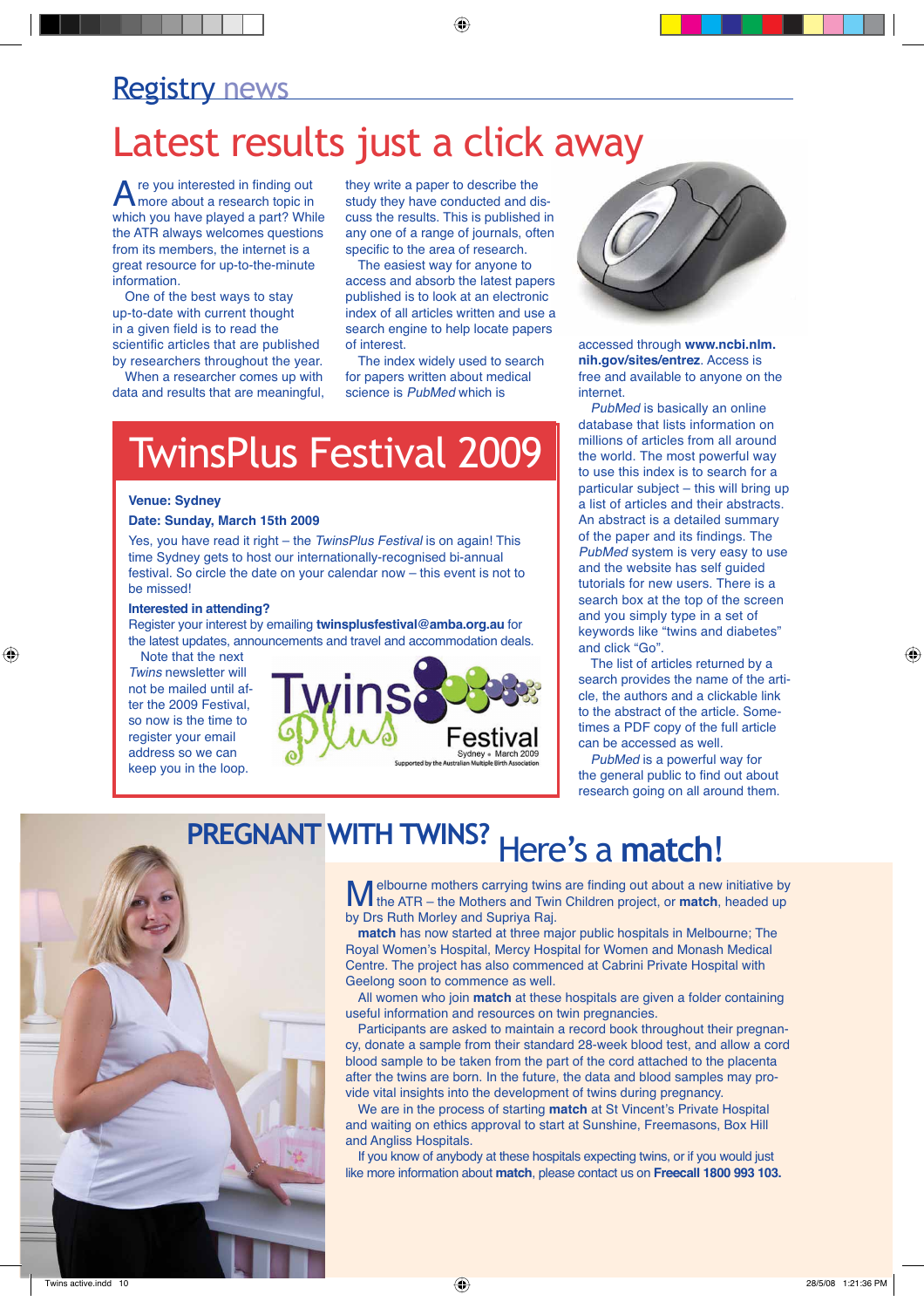## NEVER experienced PSYCHOSIS? Then we need your HELP!

◈

Our research group is trying to identify the causes of psychosis ... Okay, it's right about now that people who have never had psychosis will think "Ah, this isn't for me," and stop reading, but, please don't stop reading! It is vitally important that we also recruit people for this study who have never had psychosis!

While it's important for our study to research twins who have experienced psychosis, it is equally important for us to be able to compare these findings with twins who haven't.

This can be a difficult challenge. And it's all to do with how quickly people make up their minds when they open a letter.

When an approach letter inviting a twin to participate in a study is received in the mail, more often than not, the reader will quickly open the letter, look at the heading and then rapidly decide whether he or she is eligible to participate based on their familiarity with the topic.

Our experience is that many people see the word "psychosis" and automatically assume that they are not eligible because they have never experienced this complex disease.

### Controls are vital

In fact the opposite is true! We also need pairs where neither has experienced psychosis – these pairs give us a baseline measurement of brain structure that we can use to compare with other twin pairs. These healthy pairs are called "control participants" and the technique is widely used in scientific research today.

We now know that psychosis arises from complex interactions between genetic and non-genetic risk factors. Understanding the nature of these interactions and how they affect brain function in people with psychosis is a difficult task and herein lies the importance of using "control participants" – the brain is such a complex organ that we need "normal" data to help us understand what is "not-normal".

Studying twin pairs who have and have not been affected by psychotic illness lets us identify key risk factors to target when developing treatments. Our findings to date have discovered new biological markers of risk for psychosis, in addition to identifying

Twins 2008 **11**  $\frac{1}{2}$   $\frac{1}{2}$   $\frac{1}{2}$   $\frac{1}{2}$   $\frac{1}{2}$   $\frac{1}{2}$   $\frac{1}{2}$   $\frac{1}{2}$   $\frac{1}{2}$   $\frac{1}{2}$   $\frac{1}{2}$   $\frac{1}{2}$   $\frac{1}{2}$   $\frac{1}{2}$   $\frac{1}{2}$   $\frac{1}{2}$   $\frac{1}{2}$   $\frac{1}{2}$   $\frac{1}{2}$   $\frac{1}{2}$   $\frac{1$ 

new genetic pathways related to psychotic illness.

Participation as a "control" can be of real interest to twins who are keen to get involved in studies, but who continually find they are ruled out because they don't display a particular disease or characteristic.

Participants are given a clinical interview and are asked to provide a blood sample. They are also provided with the opportunity (if they choose) to have a brain scan using Magnetic

Resonance Imaging (MRI), and to complete a series of tasks measuring memory and attention abilities.

This study is conducted by the Melbourne Neuropsychiatry Centre together with the Queensland Centre for Mental Health Research.

If you would consider participating in this study (yes, even if you and your twin have never experienced psychosis) we would love to hear from you. Contact the ATR on **Freecall 1800 037 021** for details.

## Should we re-use research data?

Scientists are increasingly turning to recycling techniques to conduct their research – using old data to extract new results. Contributions made by participants in one study can be of continued use to medical research and enable new questions to be answered without repeated collection of the same data.

With this trend in mind, the ATR is seeking the views of twins who have participated in past studies on how they would feel about the information they gave to one researcher being used for future studies by other researchers.

Over the past 25 years, many of you have provided individual research groups with invaluable details, measures, and indicators of your general health and wellbeing such as your age, height, weight, Body Mass Index (BMI),

lifestyle, bone density, eye scans, Magnetic Resonance Images, mammograms, blood, and DNA samples.

With the use of new statistical methods and computer technologies it is now possible to pool all of these details into large databases or "databanks" that researchers can tap into to answer numerous different research questions.

In these cases, the use of iden-

collected research data and samples and we want to know what you think about the idea.

The ATR is currently investigating several possible models for encouraging the re-use of already ⊕

tifying information such as the names, addresses and dates of birth of the individuals who contributed to the original study, is prohibited. This is known as "de-identified data". Researchers cannot and do not need to identify which person the information came from for the types of analyses they wish to conduct.

De-identified information maintains participants' privacy. It also has the potential to give researchers access to an amazing pool of data collected by more than 100 twin studies over the past three decades.

One potential problem with this exciting initiative is that, for most studies, the consent that participants gave for their original study did not forsee this potential re-use of the information.

To track down and write to every current and past ATR member who has ever been in a study to ask if they mind if their de-identified data is made available for re-use would be an expensive, time consuming and complicated exercise.

That is why the ATR is asking a representative sample of members for their views on the subject. In particular, do you have any objections or questions about your de-identified data being made available for re-use? What if you were in a study when you were a child and your parents gave their consent for the information to be collected? Would you object to this de-identified data and/or any samples you gave (such as blood or DNA) being re-used?

Please send your comments to Kim Dorrell, Senior Project Officer, Australian Twin Registry, Reply Paid 84241, University of Melbourne, VIC 3010 (no stamp required), or email: **kdorrell@unimelb.edu.au**

⊕

Twins active.indd 11 28/5/08 1:21:37 PM